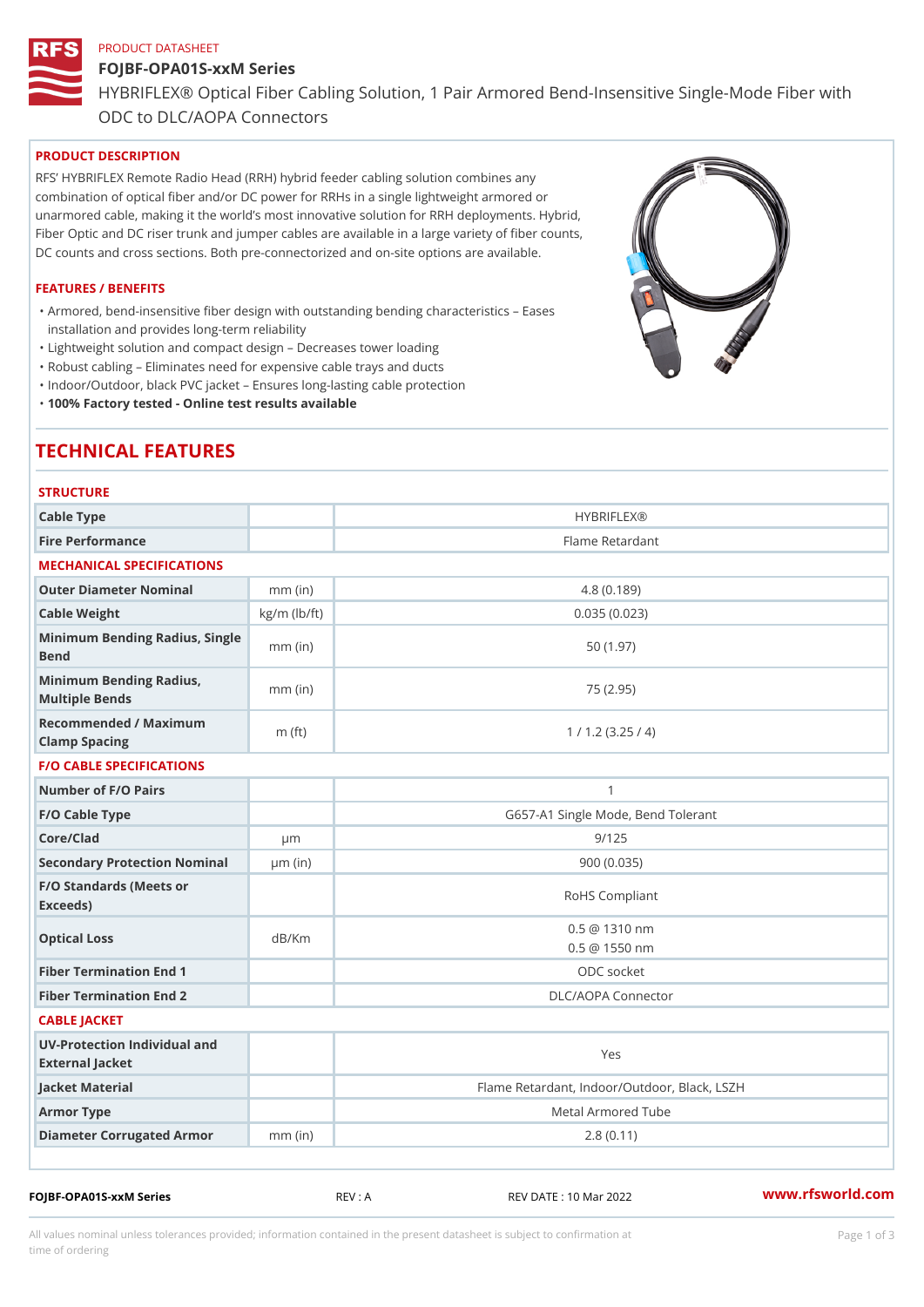#### PRODUCT DATASHEET

FOJBF-OPA01S-xxM Series HYBRIFLEX® Optical Fiber Cabling Solution, 1 Pair Armored Bend-Inse ODC to DLC/AOPA Connectors

| TESTING AND ENVIRONMENTAL                             |                                     |                             |
|-------------------------------------------------------|-------------------------------------|-----------------------------|
| Storage Temperature                                   | $^{\circ}$ C ( $^{\circ}$ F $\vert$ | -40 to 70 (-40 to 158)      |
| Operation Temperature                                 | $^{\circ}$ C ( $^{\circ}$ F $\vert$ | $-40$ to 65 ( $-40$ to 149) |
| Installation Temperature $^{\circ}$ C ( $^{\circ}$ F) |                                     | $-20$ to 65 ( $-4$ to 149)  |

#### EXTERNAL DOCUMENT LINKS

Installation Guidelwinessad On-line Factory Te[s](https://www.rfsworld.com/pictures/userfiles/programs/AAST Latest Version.zip)teResults:

#### NOTES

Optimized for Nokia RRH

# ADDITIONAL ASSEMBLIES - ODC TO DLC

| Length, m | Model Number                   |
|-----------|--------------------------------|
| 1         | $HA - FOJBF - OL - 01SM - 1$   |
| -3        | $HA - FOJBF - O L - 01SM - 3$  |
| 5         | $HA - FOJBF - OL - 01SM - 5$   |
| 10        | $HA - FOJBF - O L - 01SM - 10$ |
| 20        | $HA-FOJBF-OL-01SM-20$          |

| Length, m | Model Number       |
|-----------|--------------------|
| -3        | $FOJBF-OBO1S-OO3M$ |
| -5        | $FOJBF-OBO1S-OO5M$ |

Length, m Model Number FOJBF-ON01S-003M FOJBF-ON01S-005M FOJBF-ON01S-010M FOJBF-ON01S-020M

# ADDITIONAL ASSEMBLIES - ODC TO DLC/FULLAXS

| Length, m | Model Number                  |
|-----------|-------------------------------|
| 1         | $HA - FOJBF - OA - 01SM - 1$  |
| 3         | $HA - FOJBF - OA - 01SM - B$  |
| 5         | $HA - FOJBF - OA - 01SM - 5$  |
| 10        | HA-FOJBF-OA-01SM-10           |
| 20        | $HA - FOJBF - OA - 01SM - 20$ |
| 30        | HA-FOJBF-OA-01SM-30           |

#### ADDITIONAL ASSEMBLIES - ODC TO DLC/NB ADDITIONAL ASSEMBLIES - ODC TO DLC/R2CT

| $L$ ength, $rn$ | Model Number       |
|-----------------|--------------------|
| -3              | $FOJBF-OCO1S-OO3M$ |
| 5               | $FOJBF-OCO1S-OO5M$ |
| 10              | $FOJBF-OCO1S-010M$ |
| 2 O             | $FOJBF-OCO1S-020M$ |

#### ADDITIONAL ASSEMBLIES - ODC TO DLC/AOPC ADDITIONAL ASSEMBLIES - ODC TO DLC/AOPA

| Length, m | Model Number        |
|-----------|---------------------|
|           | $FOJBF-OPAO1S-003M$ |
| 5         | $FOJBF-OPAO1S-005M$ |
|           |                     |

FOJBF-OPA01S-xxM Series REV : A REV DATE : 10 Mar 2022 [www.](https://www.rfsworld.com)rfsworld.com

All values nominal unless tolerances provided; information contained in the present datasheet is subject to Pcapgelio an atio time of ordering